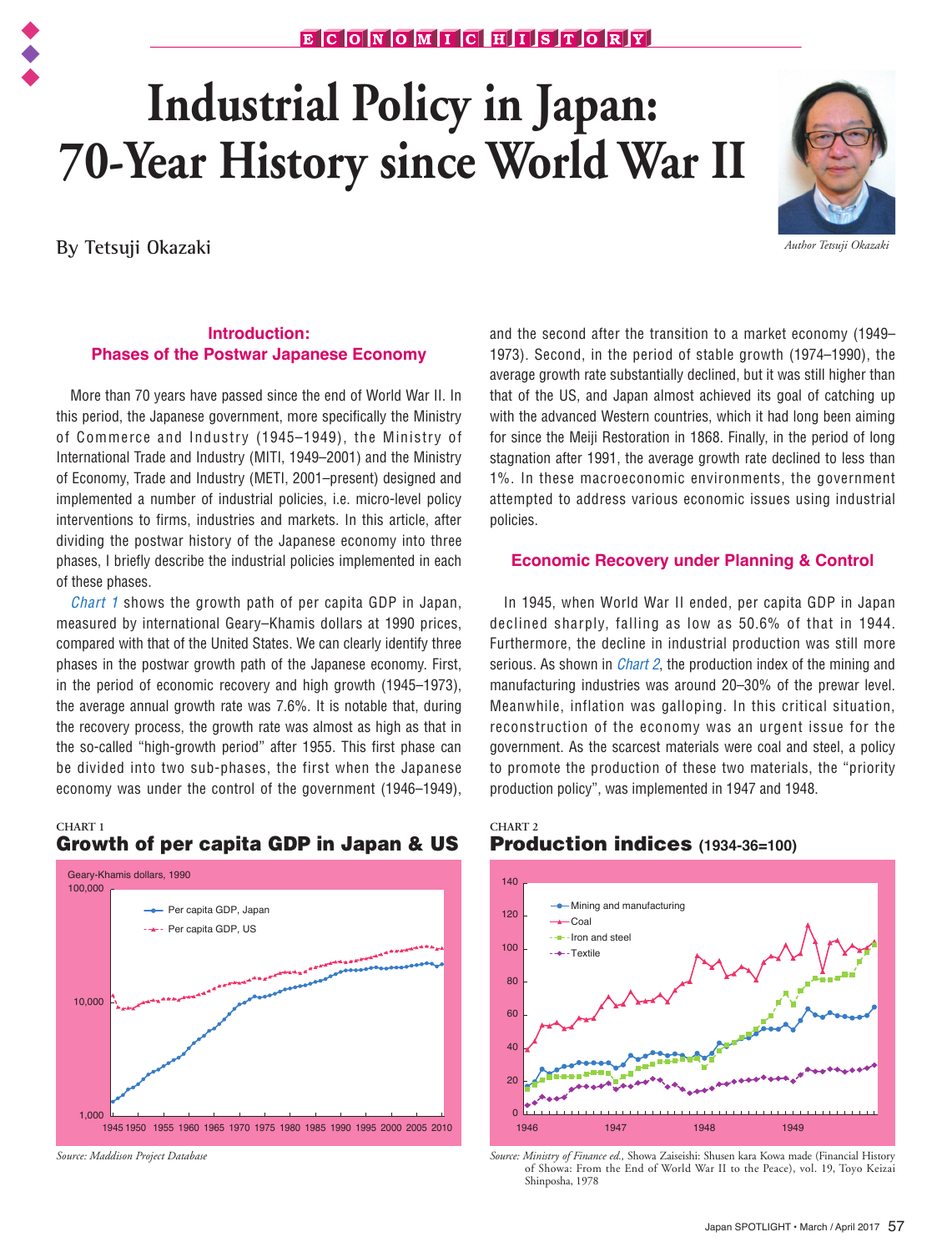This policy had a special feature, reflecting the characteristics of the regime under which the Japanese economy operated in this period. Since the late 1930s, when the Sino–Japanese War broke out, a large part of the Japanese economy had been under the planning and control of the government. Prices were controlled and, accordingly, commodities were rationed, based on the plan decided by the government. The priority production policy was implemented based on this system.

In order to increase the production of coal and steel, materials were concentrated into those two industries by distribution control. Further, the government established a special public financial institution, the Reconversion Finance Bank (RFB). According to the fund allocation plan by the government, the RFB selectively loaned money to the firms that were supposed to be essential to recovering production of the strategic industries, including coal and steel. To perform this function, the RFB raised funds by selling its bonds directly to the Bank of Japan (BOJ). The impact of this policy on industrial production is shown in *Chart 2*. After the policy commenced in January 1947, coal production increased, but it is not clear whether it was because of the policy, as it also increased prior to the policy's introduction. It is noteworthy that steel production started to increase from early 1947. We can say that the direct impact of the priority production policy was on the recovery of steel production, which arguably contributed to making an increase in coal production sustainable.

On the other hand, it is also notable that textile production declined in 1947. As resources were concentrated in the coal and steel industries, the allocation of resources to other industries was reduced by the policy. In this sense, the decline in textile production was a negative side effect of the priority production policy. This policy had other negative side effects as well. The policy, in giving priority to production increases, reduced the incentive of private firms to enhance efficiency, and the monetization of the RFB bonds by the BOJ accelerated inflation.

# **Transition to Market Economy & Promotion of Industries**

The Japanese economy transited from a regime of planning and control to a market economy in 1949, when the US minister Joseph Dodge came to Japan to give advice on economic policy to the occupation authorities (GHQ) and the Japanese government. With respect to macroeconomic policy, Dodge instructed the Japanese government to balance its budget, stop new loans from the RFB, and set a fixed exchange rate of 360 yen per US dollar. With this set of three policies, Dodge intended to stop high inflation and stabilize the macroeconomy. Meanwhile, with respect to microeconomic policy, he instructed the government to abolish controls on prices and distribution. Backed by the powers of the occupation authorities, these policies were implemented swiftly, making the Japanese economy successfully transit to a market economy.

Abolition of government controls and the fixed exchange rate

implied that Japanese industries and firms had to compete with each other and with foreign industries and firms. The government considered that it was necessary to promote new industries because some of the existing industries would lose competitiveness compared with the industries in developing countries, which would endeavor to promote industries based on low wages. However, direct controls, which had been employed for industrial policy, were outdated. In this circumstance, the government devised a set of new tools for industrial policy.

First, two new public financial institutions, the Export Bank of Japan (EBJ) and the Japan Development Bank (JDB), were established in 1950 and 1951, respectively. The EBJ was renamed the Export–Import Bank of Japan (EIBJ) in 1952. The funds for these financial institutions were mainly from the Fiscal Investment and Loan Program (FILIP), which started in 1948. FILIP is a program that invests and loans government funds to the private sector. The largest portion of its funds came from postal savings. The EIBJ and JDP were two of the major channels through which FILIP funds were loaned to the private sector, with low-interest rates.

Second, a program of special administrative tax relief was introduced by the Enterprise Rationalization Promotion Law in 1952. The government reduced corporate tax in cases where a firm installed certain sorts of equipment that were effective in promoting rationalization, according to the law, and thereby promoted investment in new equipment. Third, the Enterprise Rationalization Promotion Law also prescribed subsidies for R&D. Policy-based finance, tax relief and subsidies for R&D have been employed as the major industrial policy tools up to the present.

Besides these tools, there was another powerful policy tool utilized in the 1950s, the foreign exchange allocation system. In the 1950s, all foreign exchange was concentrated with the government, which then allocated foreign exchange based on the "foreign exchange budget". The part of the budget for commodity imports was drawn up by MITI. The foreign exchange budget was classified into two categories, the budget for foreign exchange allocation goods (FA goods) and that for automatic approval goods (AA goods). As shown in *Chart 3*, the FA budget accounted for 70–80% of the total foreign exchange budget.

The distinction between the FA and AA budgets was essential because, with respect to the FA goods, the budget was allocated to individual commodities. This implied that MITI could impose de facto import quotas on FA commodities, using the foreign exchange allocation budget, given their prices. MITI used this system to protect domestic industries. Meanwhile, in relation to industries that heavily depended upon imported raw materials, by controlling foreign exchange allocations to the raw materials, MITI could indirectly control production in those industries. Furthermore, it is notable that MITI allocated the foreign exchange budget for each FA good to individual firms. This implies that MITI allocated rent to individual firms because the import of FA goods was more or less restricted. Thus, MITI promoted exports and investment of individual firms by linking the foreign exchange allocation to exports and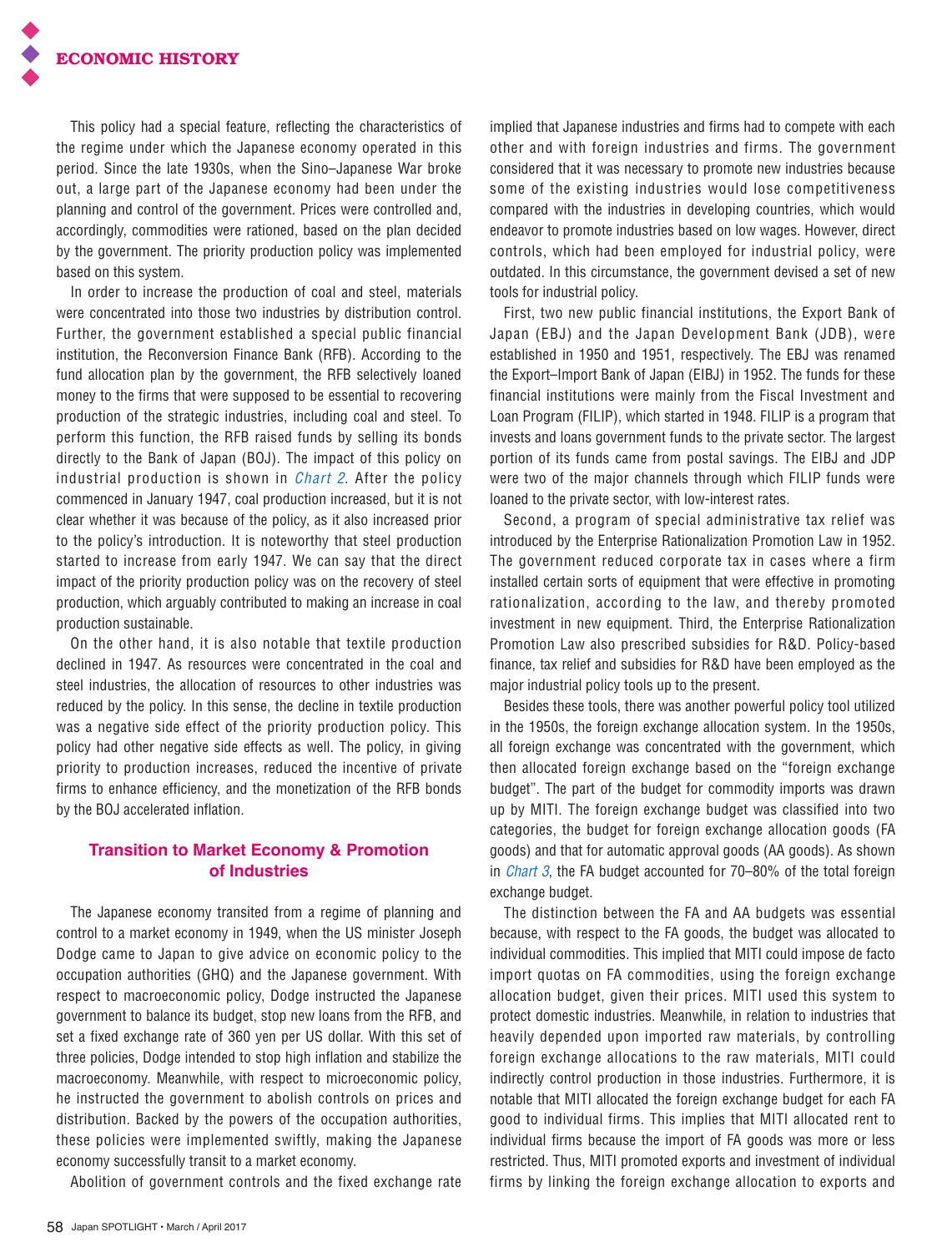

#### **CHART 3** Composition of foreign exchange budget

*Source: T. Okazaki and T. Korenaga,* "The Foreign Exchange Allocation Policy in Postwar Japan: Its Institutional Framework and Function" *in T. Ito and A. Kreuger eds.,*  Changes in Exchange Rates in Rapidly Developing Countries: Theory, Practice and Policy Issues, University of Chicago Press, 1999

equipment, respectively. The foreign exchange allocation system continued until the early 1960s, when Japan implemented the "trade liberalization" recommended by the IMF, GATT, and the US government.

In the high growth period, combining those tools, the government implemented various industrial policies. They included the policy for updating the equipment of basic industries (power generation, iron and steel, etc.), and promotion of new industries (synthetic fibers, automobile, petrochemical, computers, etc.). They were typical "targeting" policies, which aimed at promoting the industries that were regarded as strategic by the government.

The "industrial rationalization" policy in the 1950s was a case of a targeting policy. When the Japanese economy transited to a market economy in 1949, the iron and steel industry had a problem in that its production equipment was out of date. *Chart 4* indicates the distribution of the vintage of rolling mills in Japan. More than half of the rolling mills in terms of capacity were installed before the Sino– Japanese War. In particular, concerning the mills for sheet steel, the Japanese iron and steel industry was far behind in introducing strip mills. Hence, MITI supported iron and steel firms to invest in strip mills through loans from the JDB and the allocation of foreign exchange to import strip mills. An increase in investment in new rolling mills is reflected in the shift of the vintage distribution from 1949 to 1955 and 1960. In the 1950s, iron and steel equipment in Japan grew younger, which in turn contributed to the international competitiveness of the Japanese iron and steel industry. Indeed, steel became one of the major export commodities from Japan, which caused trade frictions with the US in the 1960s.

Meanwhile, in the high growth period, some industries, such as the coal and natural fiber industries, lost a comparative advantage. For these declining industries, the government implemented the industrial adjustment policy to facilitate capacity reduction. The adjustment policy for the coal industry started in 1955 when the Coal Industry Rationalization Law was legislated. Under this law, the Coal Industry Improvement Public Corporation was established to buy inefficient mines from private mining firms to scrap.

#### **Shift of Growth Path & Industrial Adjustment**

The First Oil Crisis in 1973 was not only a turning point in the growth of the macroeconomy, but it also had impacts on individual industries. In particular, the sharp rise in the oil price damaged the basic material industries, which were energy intensive, and many of them subsequently faced a structural depression. *Chart 5* shows the return on assets (ROA) and the operation of equipment of the manufacturing industries. The ROA substantially declined after the oil crisis, and it is clearly correlated with the decline in the operation rate of equipment. As suggested in this chart, manufacturing industries, particularly the basic material industries, faced a problem of excess capacity. In these circumstances, MITI extensively implemented the industrial adjustment policy from the late 1970s to the 1980s. The legal framework was provided by the Law on Temporary Measures for Stabilization of Specified Depressed Industries (1978) and the Designated Industries Structural Revision Extraordinary Measures Law (1983).

Under these laws, MITI designated depressed industries facing structural problems. Each designated industry drew up a plan for equipment disposal to be approved by MITI, which supported the implementation of the plan with policy-based finance, tax relief and exemptions from the Antitrust Law. Fourteen and 26 industries were designated by the Law on Temporary Measures for Stabilization of Specified Depressed Industries and the Designated Industries Structural Revision Extraordinary Measures Law, respectively.

**CHART 4**

# Capacity of rolling mills in Japan by period of installation



*Source: T. Okazaki and T. Korenaga,* "1950 nendai no Nihon niokeru setsubi kindaika to seisansei: Tekkogyo niokeru 'Sangyo Gorika'" (Update of industrial equipment and its productivity implication in 1950s Japan: "Industrial Rationalization" in the iron and steel industry), RIETI Discussion Paper Series 15-J-016, 2015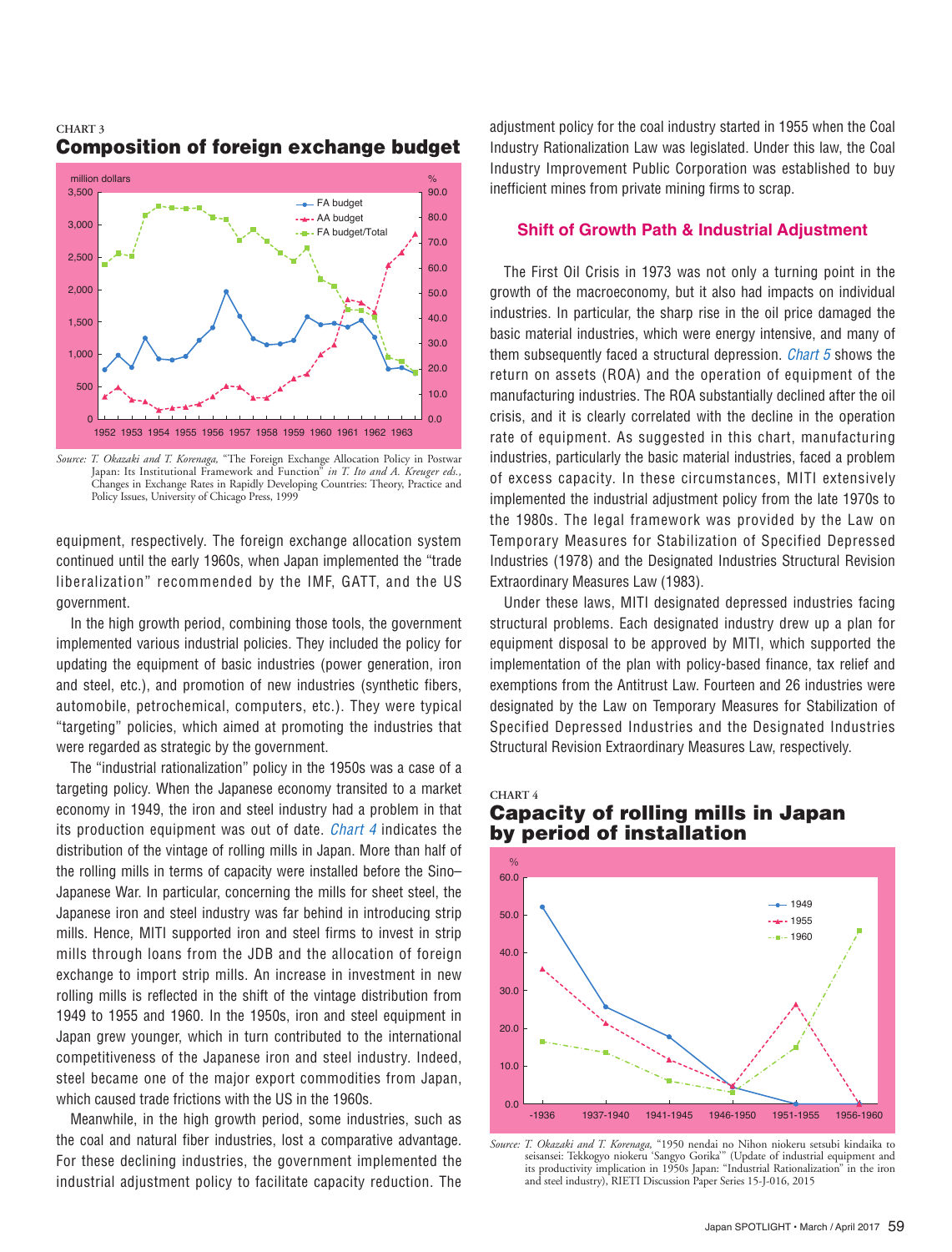#### **CHART 5**

# Return on assets & equipment operation rate of manufacturing industries



*Source: T. Okazaki ed.,* Tsuho Sangyo Seisakushi, 1980-2000 (History of Trade and Industrial Policy, 1980-2000), vol. 3 , Research Institute of Economy, Trade and Industry, 2012

*Table 1* reports the results of regression analyses on the effects of the Designated Industries Structural Revision Extraordinary Measures Law. The observations are for 120 manufacturing industries, of which 26 were designated by the law, and they cover seven years (1980–1986), which include the period before and after the enactment of the law. The variable "Law" is a dummy variable, which equals one if an industry was designated by the law in a year. Hence, the coefficient of "Law" captures the impact of the law in the sense of difference in differences. The coefficients of "Law" are positive and statistically significant in all cases where we use ROA, TFP growth and labor productivity growth as the dependent variables. It is suggested that the Designated Industries Structural Revision Extraordinary Measures Law was effective in improving profitability and productivity of the designated industries.

On the other hand, the industrial adjustment policy by MITI was criticized by the US in the context of bilateral economic friction in the 1980s. From 1983 to 1984, the Industrial Policy Dialogue was held between Japan and the US, during which the US argued that the competitiveness of Japanese firms was nurtured by promotional policies targeting strategic industries and, hence, that it was unfair. In addition, the US criticized the Designated Industries Structural Revision Extraordinary Measures Law, arguing that it aimed at preserving declining industries and was a barrier to imports. Facing these criticisms, along with the criticism of an expanding surplus on the current account balance, the Japanese government made efforts to compromise with the US government, which was reflected in the Maekawa Report in 1986.

This circumstance brought about a substantial change in industrial policy, especially the industrial adjustment policy. Because of the sharp appreciation of the yen after the Plaza Agreement in 1985, industrial adjustment was still an important issue for industrial policy in the late 1980s. However, the approach and tools for industrial

# Effects of Designated Industries Structural Revision Extraordinary Measures Law

|                      | <b>ROA</b>  | <b>TFP growth</b> | <b>Labor productivity</b><br>growth |
|----------------------|-------------|-------------------|-------------------------------------|
| Law                  | $0.0339***$ | $0.104***$        | $0.114***$                          |
|                      | (3.02)      | (3.36)            | (3.01)                              |
| 1980                 | $0.0328***$ | $0.0639***$       | 0.025                               |
|                      | (6.30)      | (2.92)            | (1.04)                              |
| 1981                 | $0.0262***$ | $0.0571***$       | 0.024                               |
|                      | (5.24)      | (3.65)            | (1.54)                              |
| 1982                 | $0.0199***$ | $0.047***$        | 0.022                               |
|                      | (4.24)      | (2.60)            | (1.29)                              |
| 1983                 | $0.0117***$ | $0.0304*$         | $-0.001$                            |
|                      | (2.36)      | (1.76)            | $(-0.05)$                           |
| 1984                 | $0.0158***$ | 0.00792           | 0.004                               |
|                      | (3.18)      | (0.32)            | (0.24)                              |
| 1985                 | $0.0175***$ | $0.0274*$         | $0.030*$                            |
|                      | (3.78)      | (1.70)            | (1.92)                              |
| const.               | $0.0452***$ | $-0.0271**$       | $0.042***$                          |
|                      | (10.24)     | $(-2.06)$         | (3.17)                              |
| obs.                 | 840         | 840               | 840                                 |
| Number of industries | 120         | 120               | 120                                 |
| $R^2$<br>within      | 0.113       | 0.025             | 0.014                               |
| between              | 0.015       | 0.003             | 0.001                               |
| overall              | 0.019       | 0.001             | 0.002                               |
| Industry FE          | Yes         | Yes               | Yes                                 |

*Note: \*\*\* statistically significant at 1% level.*

**TABLE 1**

*\* statistically significant at 10% level.*

*Heteroscedasticity robust t values are in parentheses.*

*Source: T. Okazaki ed.,* Tsuho Sangyo Seisakushi, 1980-2000 (History of Trade and Industrial Policy, 1980-2000), vol. 3, Research Institute of Economy, Trade and Industry, 2012

adjustment became substantially different from those utilized in the early 1980s. In 1987, the Law for Facilitating Transformation of Industrial Structure was legislated, succeeding the Designated Industries Structural Revision Extraordinary Measures Law. This law differed from the 1983 law in that its objects were individual firms and areas, not industries, and that it did not include exemptions from the Antitrust Law. These characteristics distinguish the policies after the late 1980s from the traditional industrial policies prior to that time. Shinji Fukukawa, who was administrative vice-minister of MITI from 1986 to 1988, states that, in retrospect, "We decided not to renew the Designated Industries Structural Revision Extraordinary Measures Law, and to take a measure to depressed areas" and "the Designated Industries Structural Revision Extraordinary Measures Law was the last policy targeting individual industries." He evaluated this change as indicating the transition of industrial policy from an industry-oriented policy to a market-oriented one.

# **Structural Reforms for Activating Innovation after Long Stagnation**

In 1991, the asset bubble collapsed and the Japanese economy transited to the third phase, i.e. the phase of long stagnation. In this period, the main issue of industrial policy shifted from industrial adjustment to structural reform of the economy. At first, structural reform had an aspect of international harmonization of economic